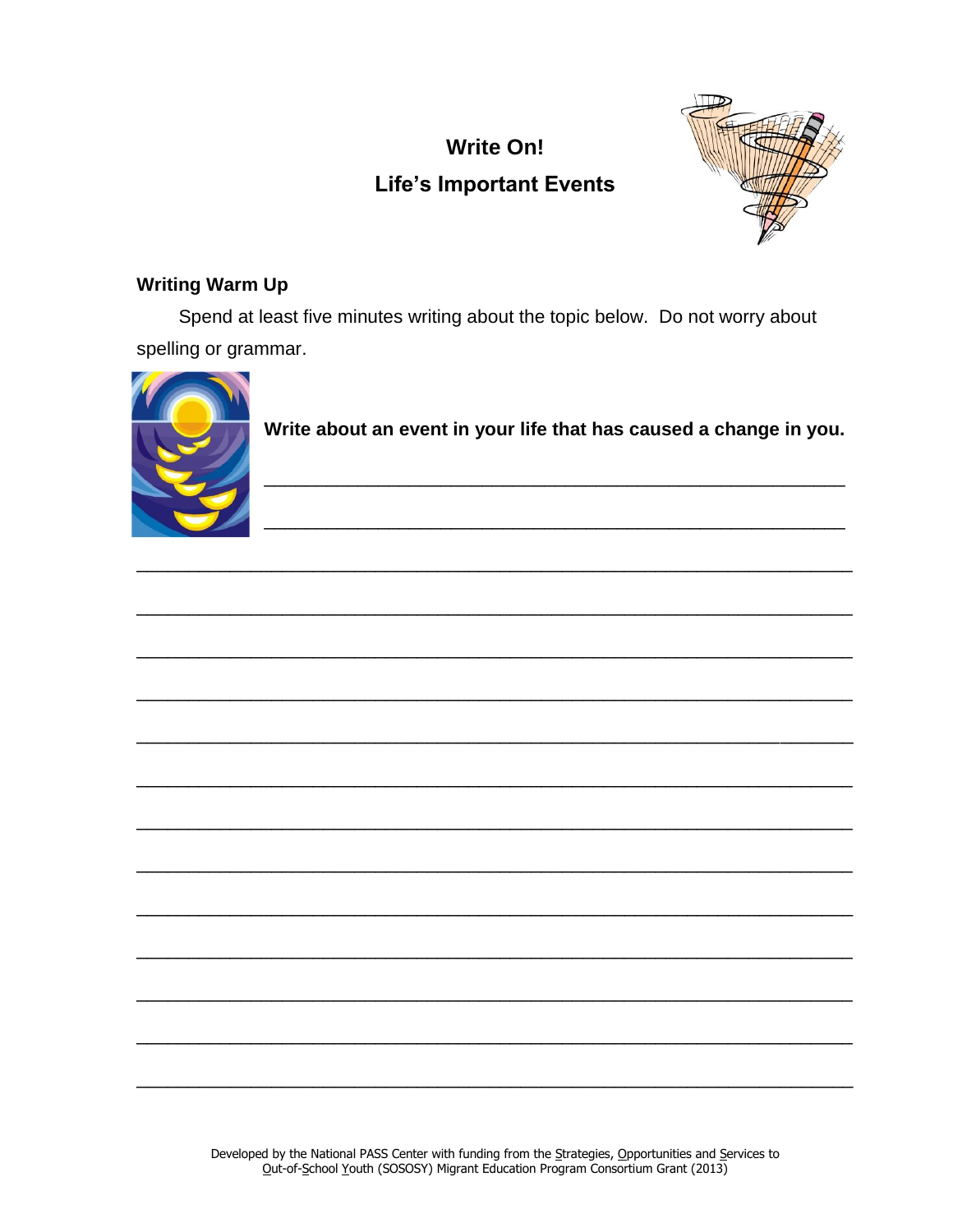#### **Writing About** *You*

You just wrote about yourself and how a certain event changed your life. It is fun to learn about people this way. There are many reasons people write or talk about themselves. Writing your story is a way to let your children know about the way you lived. Telling your story is a way to document history. It lets people know what it was like during your lifetime. Many books and movies are made about people's lives. Have you ever read a book about someone's life? Have you ever seen a movie about someone's life? Do you know about Cesar Chavez? He was a Mexican-American farm worker who helped others. *Fight in the Fields* is a movie about him. If someone else writes about your life, they are writing your **biography**. When you write a story about your own life, it is called an **autobiography**. In this lesson, you will write about something from your life. Let's get started.

#### **Brainstorming: Coming Up with Ideas**

Today you will write about an event in your life. Choose an event that is important to you. Here are some ideas:

- your first day of school
- the first day you rode a bike by yourself
- the day a brother or sister was born
- your first car
- learning to play a musical instrument
- your first date
- your first day of work
- a time you moved to a different place
- pick one of your own  $\bullet$

Once you have decided which topic to write about, you will use a graphic organizer to help come up with ideas. You will write your topic in the rectangle and your reasons in the circles.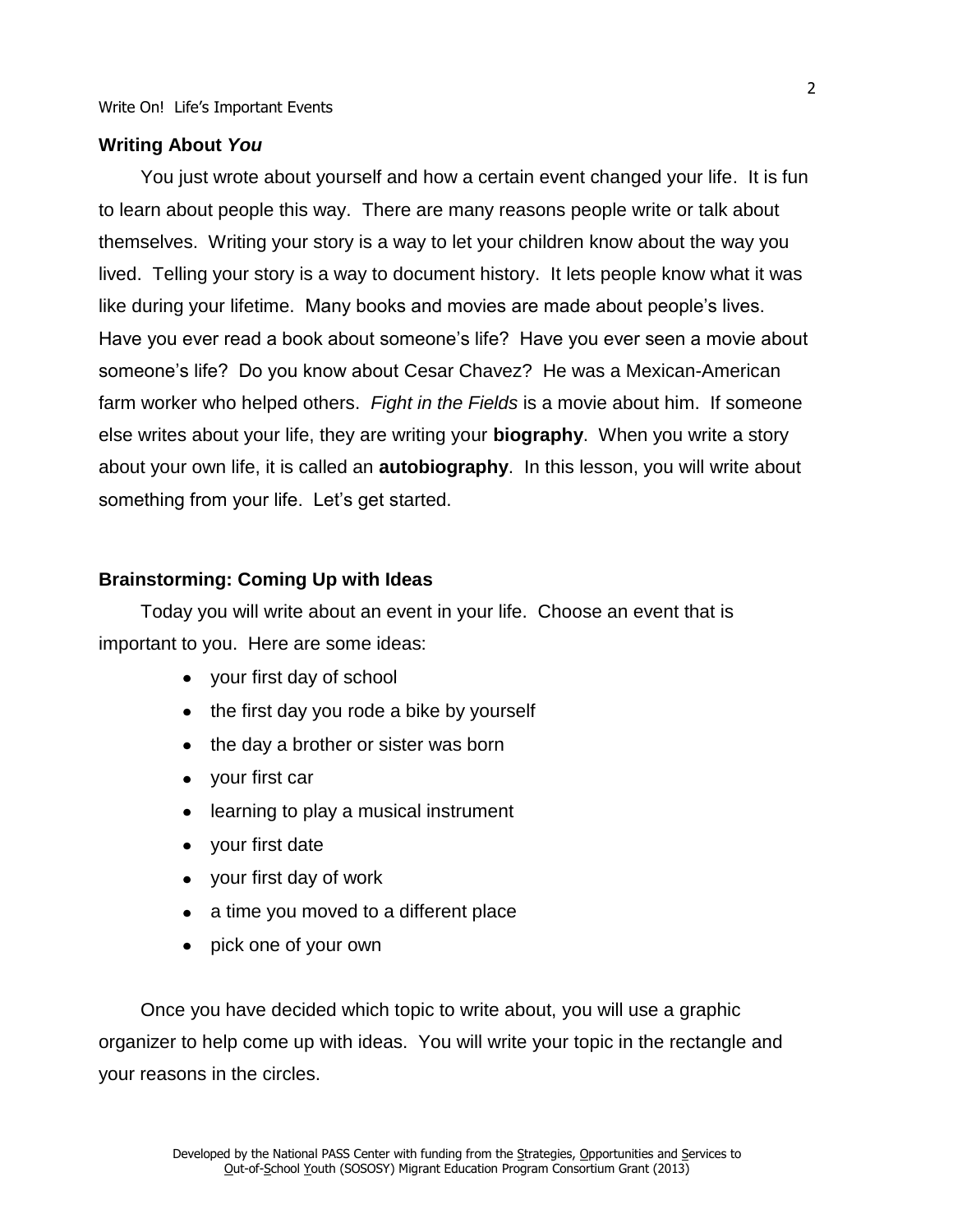This is called a graphic organizer. It helps you organize your thoughts.

# **Here is an example:**

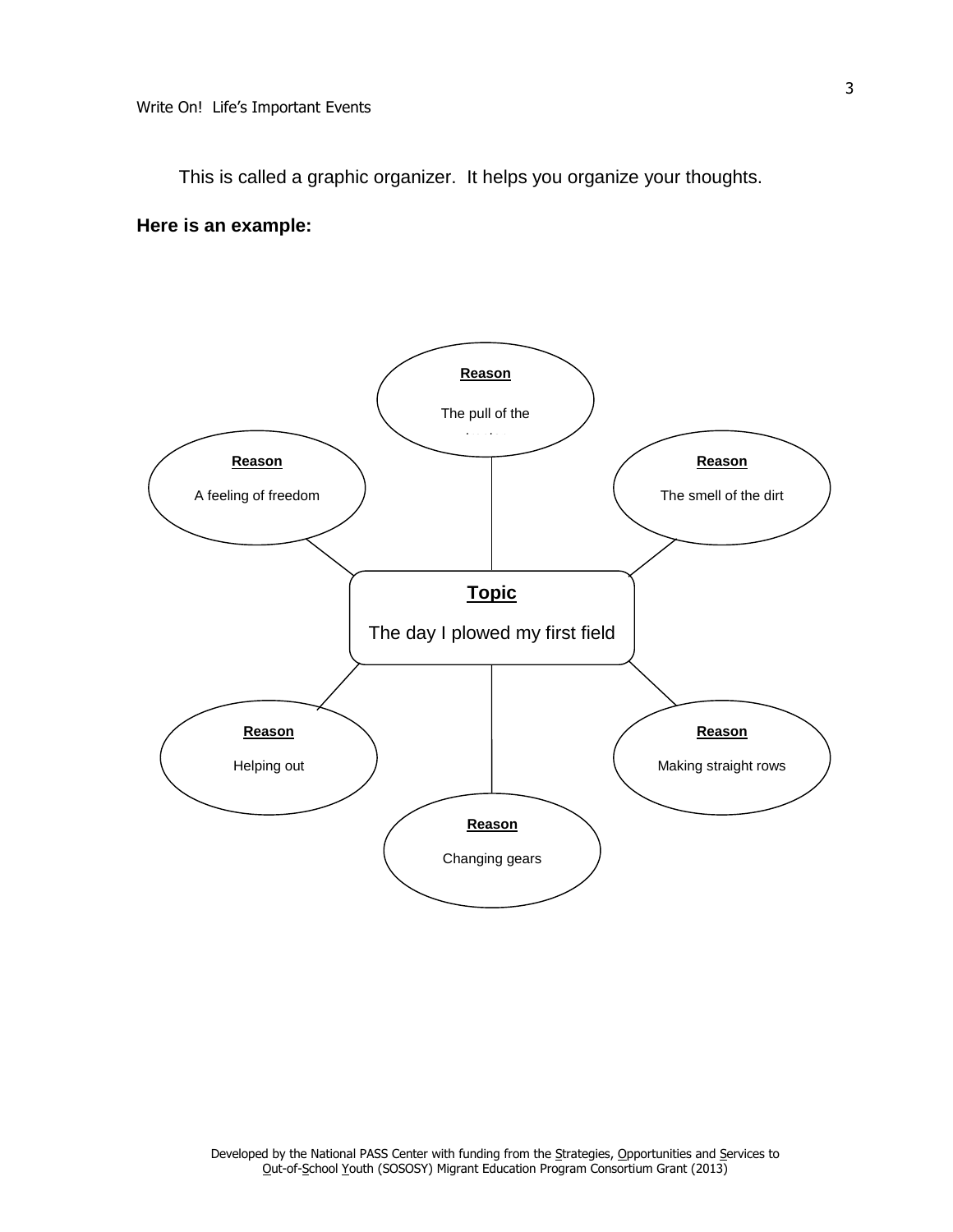Write On! Life's Important Events



#### **Your Turn**

Write your topic in the rectangle. List the reasons why that day was important to you in the circles.

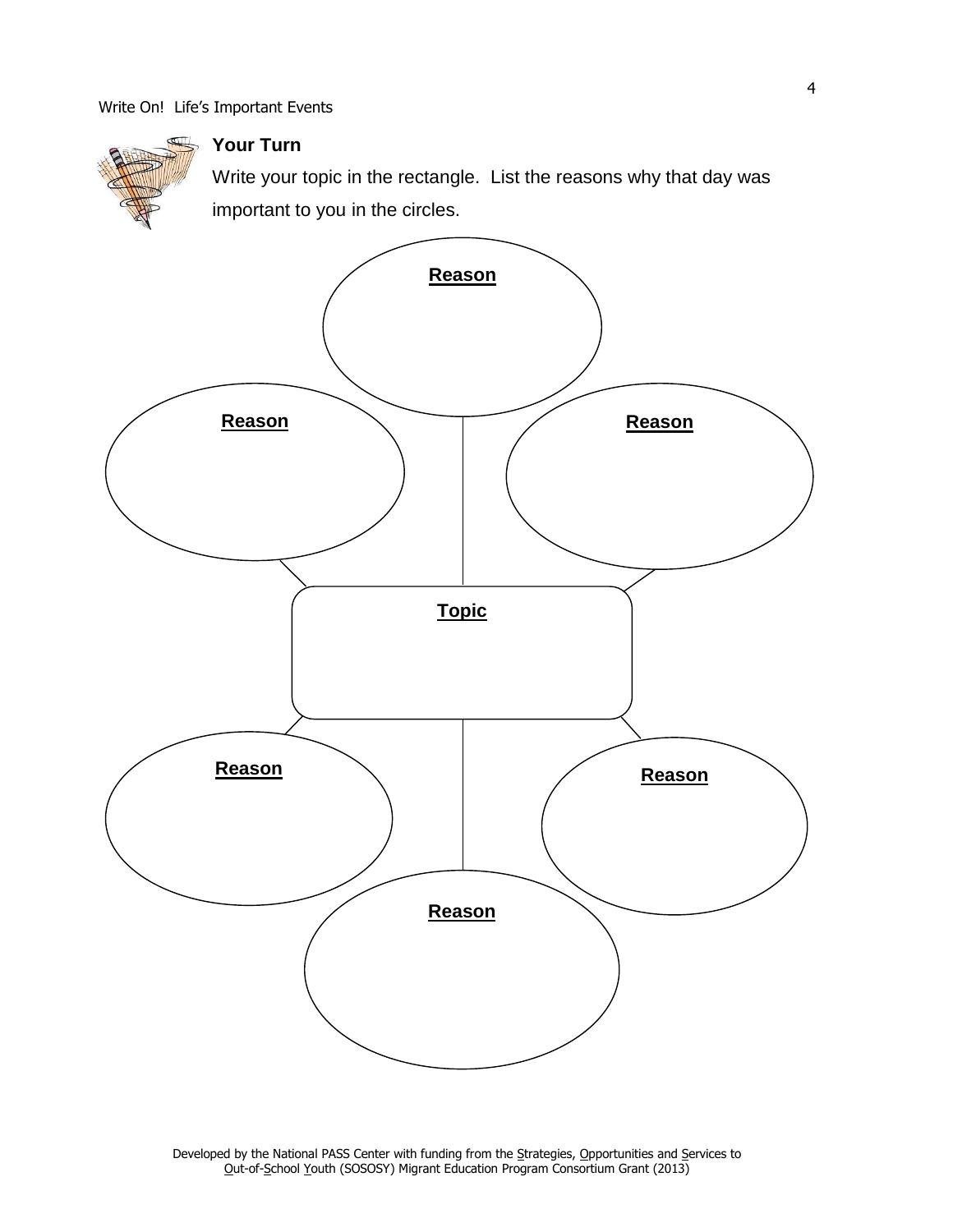#### **Writing an Essay**

#### **The Opening: Paragraph One**

When you write about yourself, you are the **narrator**. That means you are the person telling the story. How would you start to tell someone a story about your life? It doesn't have to be hard. Think about when you are talking with a friend. Think of your friend as your **audience**. You



#### **Check it Out!**

*Hey, What's the Big Idea* in the **Reading on the Move** lesson series can also help you with writing your story.

Find it on the Internet at

**www.migrant.net/migrant/publications/index.htm**

probably would say something like, "The first time I plowed a field was an important day to me." In this exercise, you will write three sentences about your topic.

If you pretend that you are telling this to a friend, your writing will have your **voice**. *Voice* is the way you make your readers feel and the way your paper sounds when you read it aloud. Does it sound like the way you speak? Will your writing be funny? Sad? Angry?

#### **Here is an example:**

It was an important day when I plowed my first field. My mom and dad owned a small farm. We planted crops every spring and one year my dad asked me to help. I loved it. I got to drive the tractor by myself. It was kind of scary because I wasn't used to driving it or the way it pulled. I really enjoyed trying to make straight rows. Helping my dad out was important to me. I was proud of myself after I plowed that field.

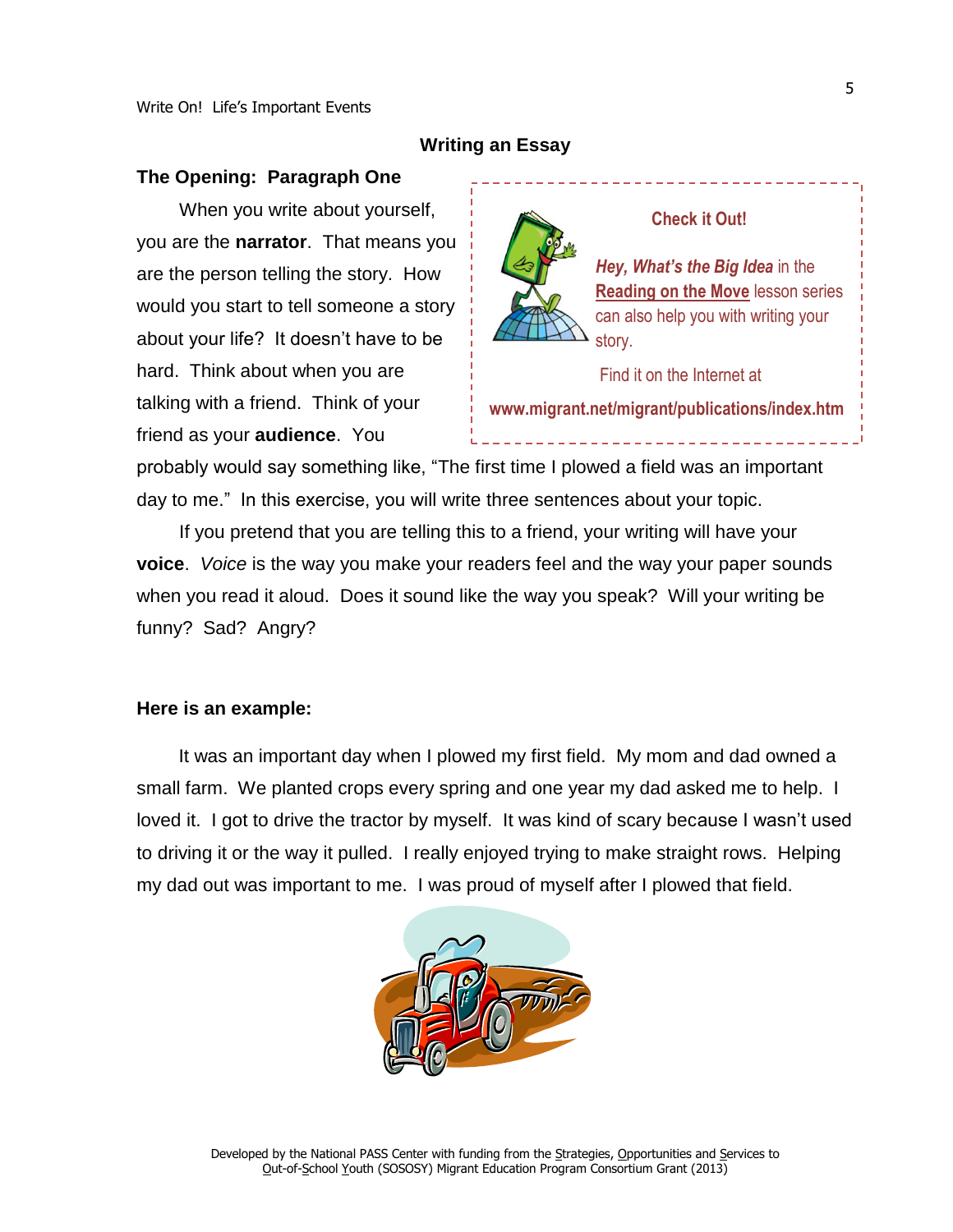

# **Your Turn**

On the lines below, you will write at least three complete sentences about your topic.

- 1. Answer the question: What was an important day in your life?
- 2. Give one reason why this day was important to you.

| 3. Tell how you felt about the day. | <b>Remember:</b>   |
|-------------------------------------|--------------------|
|                                     | Try using adverbs  |
|                                     | and adjectives     |
|                                     | (words that        |
|                                     | describe things or |
|                                     | actions) to make   |
|                                     | your writing       |
|                                     | interesting.       |
|                                     |                    |
|                                     |                    |
|                                     |                    |
|                                     |                    |
|                                     |                    |
|                                     |                    |
|                                     |                    |
|                                     |                    |
|                                     |                    |
|                                     |                    |
|                                     |                    |
|                                     |                    |
|                                     |                    |
|                                     |                    |
|                                     |                    |
|                                     |                    |

Great job! You have finished your first paragraph. Your first paragraph of writing is called an *introduction* or an *opening*. It lets your audience know what you will be writing about.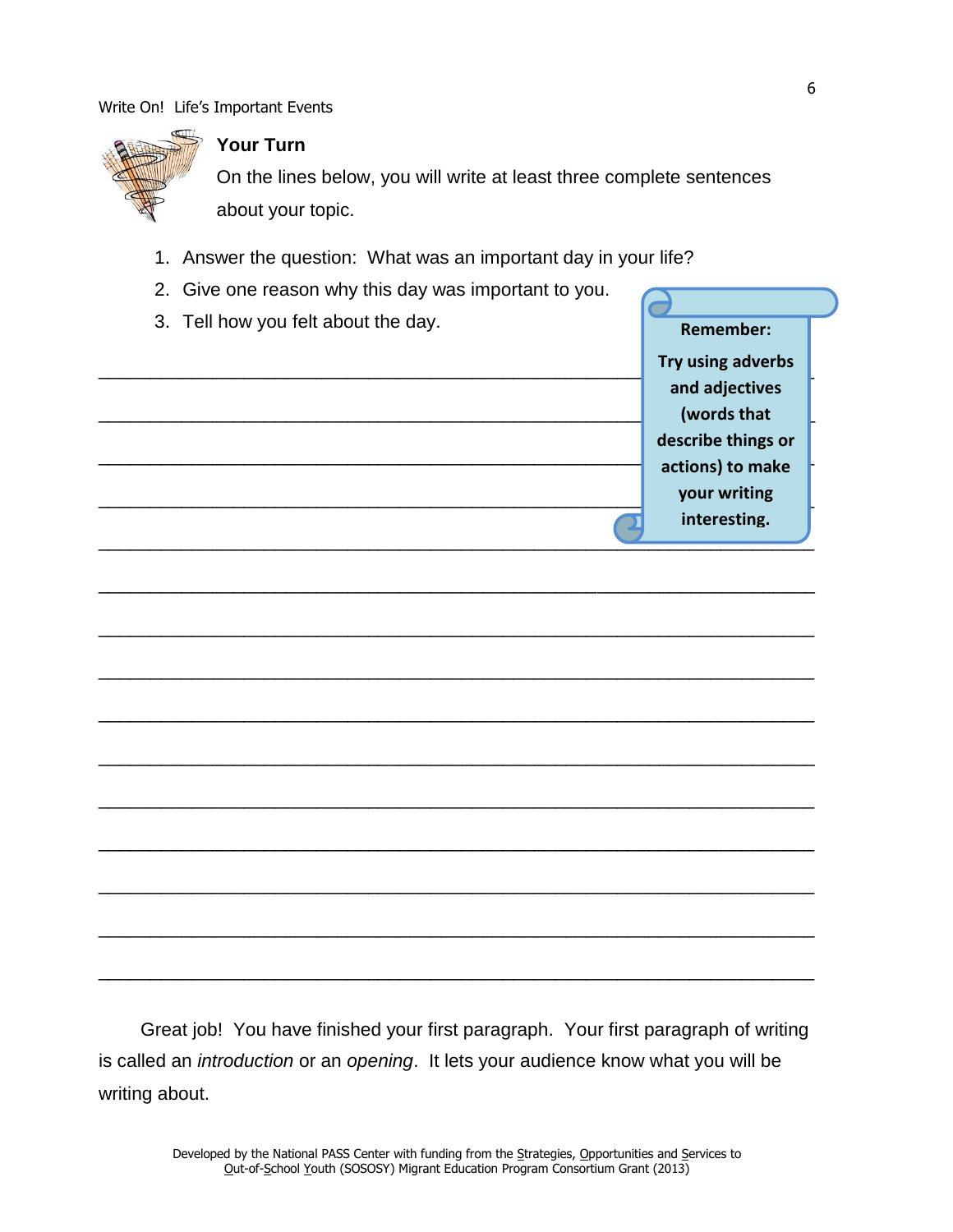#### **The Body: Paragraph Two**

In the second paragraph, you will tell why this day was important. Write at least three sentences about the reason you listed in your first paragraph. Use details to help the reader understand why this was important to you.

Details help the reader create a picture in his mind. For example, if you write the word *flower*, your reader can pick any flower to think about. What flower are you thinking about right now?

If you want your reader to think of a special flower, then write the word *daisy*, or *sunflower*, or *rose*. Now the reader is thinking of the same flower you are.



*Hint:* Using details that make people think about the five senses—smell, touch, taste, sound, sight—makes your writing interesting to read. Use words that make people smell, feel, taste, hear, or see what you are describing.

Also use people's names. Instead of saying, "My sister and I went to the store," you could write "My sister, Maria, and I went to the store." It is good to add the detail of your sister's name. Now if a family member is reading what you wrote, they will know which sister went with you.

#### **Here is an example:**

Driving our small, red Farmall® tractor was the most exciting thing I did. I had ridden with dad many times, but this time he put me in the big driver's seat. I got to sit behind the huge, black wheel and steer the tractor through the field. One of the hardest things was learning how to change the gears. I had to step on the clutch and then change the gear and then let the clutch up. I jerked the tractor several times. Although I tried hard to keep the tractor straight, that jerking made my rows crooked.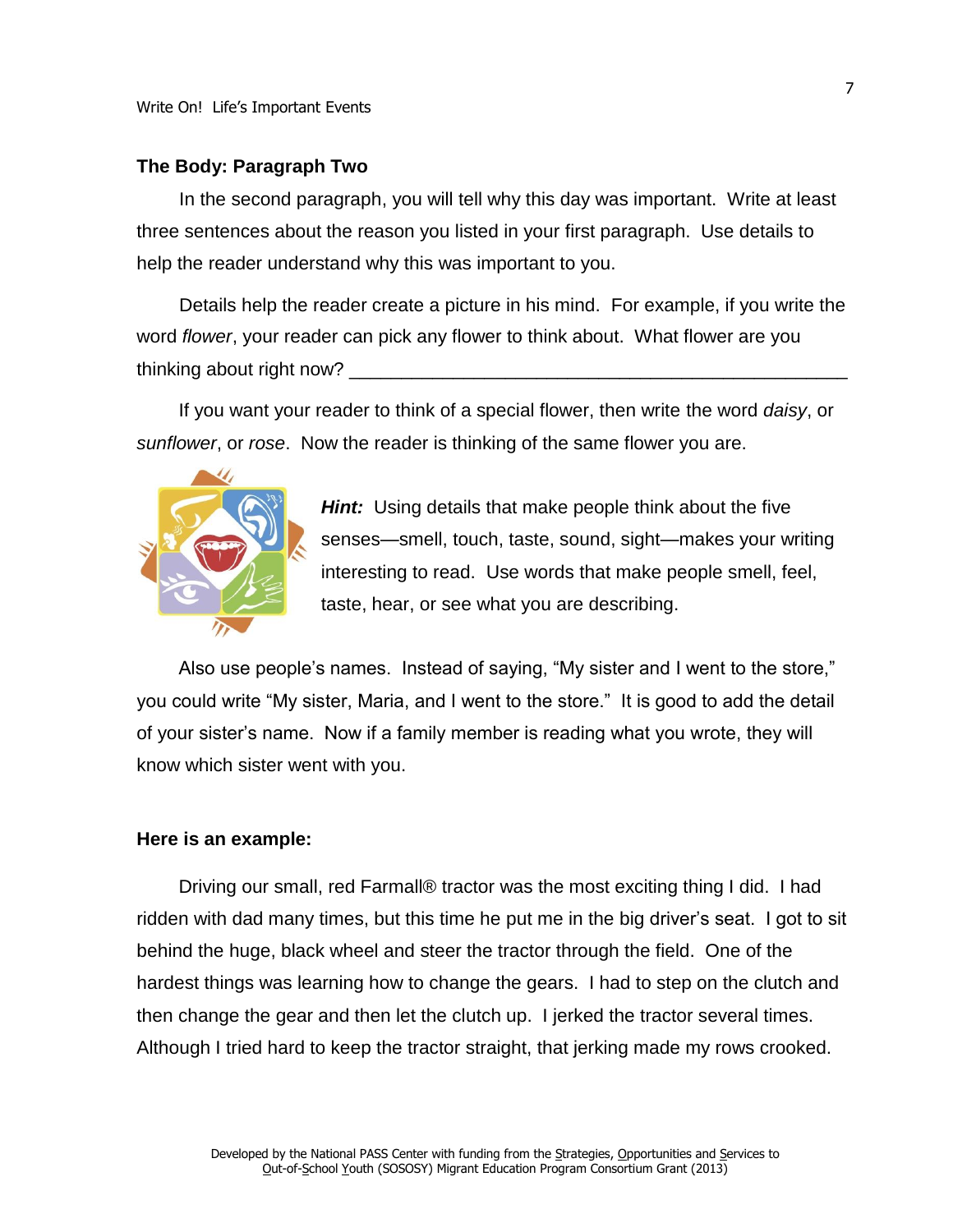

# **Your Turn**

Write at least three sentences about the reason you listed in your first paragraph. Don't forget to add details like names of people, descriptions, or important information.

| <b>Remember:</b>   |
|--------------------|
|                    |
|                    |
| Use words that     |
| make people smell, |
|                    |
| hear, feel, taste, |
|                    |
| and see.           |
|                    |
|                    |

Yay! You have finished your second paragraph.

8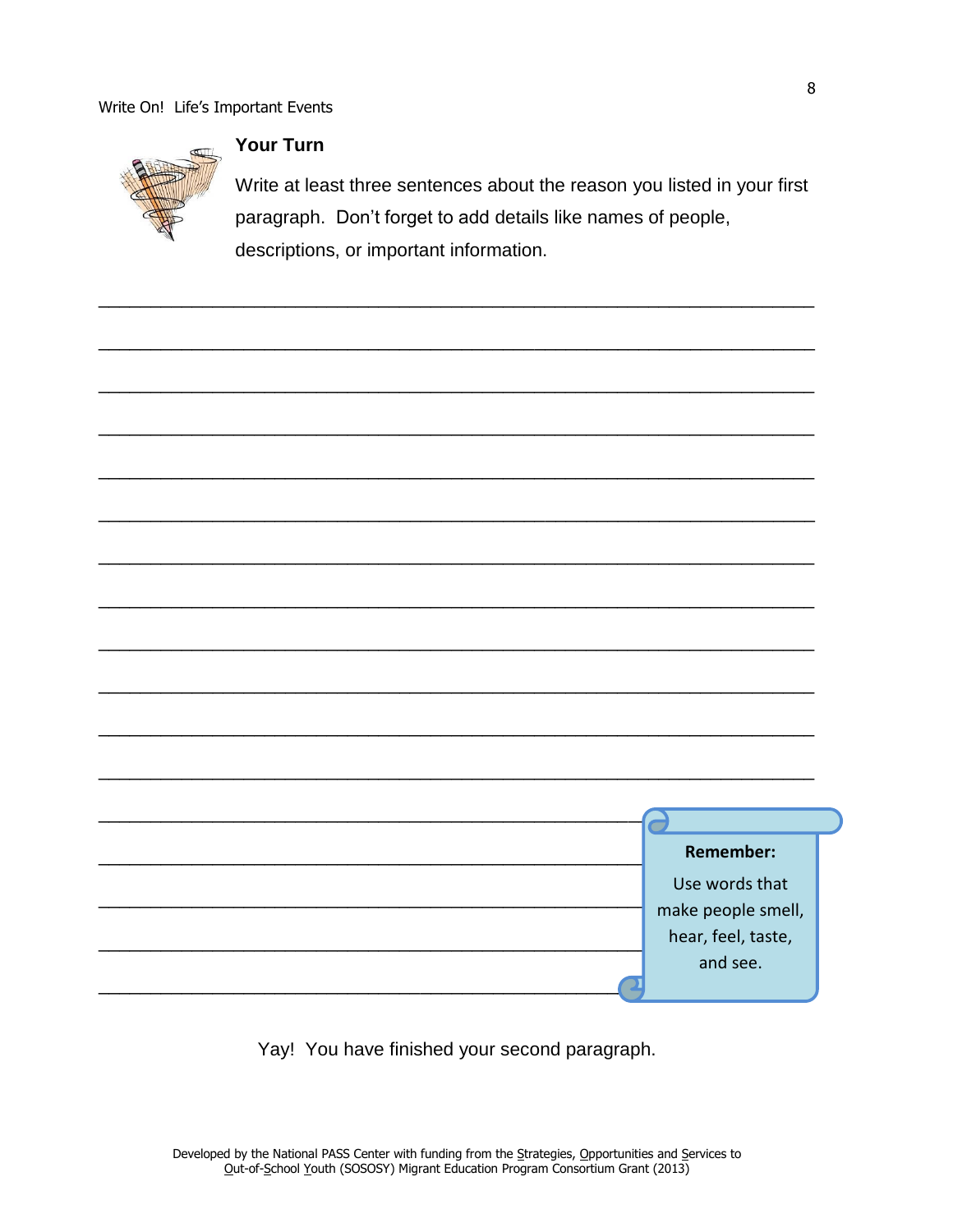#### **The Conclusion: Paragraph Three**

The final paragraph is called the conclusion. It ties your story together. It lets the reader know the story is over.

#### **Here is an example:**

In conclusion, one of the most important days in my life was the first day I plowed a field. I enjoyed driving the tractor. The best part of the day, however, was spending time with my dad.



## **Your Turn**

On the lines below you will write your conclusion.

- 1. Your first sentence should remind your reader that this was an important day to you.
- 2. Your conclusion should start with a word to show that your essay is coming to an end. Here are some words to choose from: *Finally, So, To conclude*.
- 3. Remind the reader of the reason this day was important. Remind your reader how you felt about it.

\_\_\_\_\_\_\_\_\_\_\_\_\_\_\_\_\_\_\_\_\_\_\_\_\_\_\_\_\_\_\_\_\_\_\_\_\_\_\_\_\_\_\_\_\_\_\_\_\_\_\_\_\_\_\_\_\_\_\_\_\_\_\_\_\_\_\_\_\_

\_\_\_\_\_\_\_\_\_\_\_\_\_\_\_\_\_\_\_\_\_\_\_\_\_\_\_\_\_\_\_\_\_\_\_\_\_\_\_\_\_\_\_\_\_\_\_\_\_\_\_\_\_\_\_\_\_\_\_\_\_\_\_\_\_\_\_\_\_

\_\_\_\_\_\_\_\_\_\_\_\_\_\_\_\_\_\_\_\_\_\_\_\_\_\_\_\_\_\_\_\_\_\_\_\_\_\_\_\_\_\_\_\_\_\_\_\_\_\_\_\_\_\_\_\_\_\_\_\_\_\_\_\_\_\_\_\_\_

\_\_\_\_\_\_\_\_\_\_\_\_\_\_\_\_\_\_\_\_\_\_\_\_\_\_\_\_\_\_\_\_\_\_\_\_\_\_\_\_\_\_\_\_\_\_\_\_\_\_\_\_\_\_\_\_\_\_\_\_\_\_\_\_\_\_\_\_\_

\_\_\_\_\_\_\_\_\_\_\_\_\_\_\_\_\_\_\_\_\_\_\_\_\_\_\_\_\_\_\_\_\_\_\_\_\_\_\_\_\_\_\_\_\_\_\_\_\_\_\_\_\_\_\_\_\_\_\_\_\_\_\_\_\_\_\_\_\_

\_\_\_\_\_\_\_\_\_\_\_\_\_\_\_\_\_\_\_\_\_\_\_\_\_\_\_\_\_\_\_\_\_\_\_\_\_\_\_\_\_\_\_\_\_\_\_\_\_\_\_\_\_\_\_\_\_\_\_\_\_\_\_\_\_\_\_\_\_

\_\_\_\_\_\_\_\_\_\_\_\_\_\_\_\_\_\_\_\_\_\_\_\_\_\_\_\_\_\_\_\_\_\_\_\_\_\_\_\_\_\_\_\_\_\_\_\_\_\_\_\_\_\_\_\_\_\_\_\_\_\_\_\_\_\_\_\_\_

\_\_\_\_\_\_\_\_\_\_\_\_\_\_\_\_\_\_\_\_\_\_\_\_\_\_\_\_\_\_\_\_\_\_\_\_\_\_\_\_\_\_\_\_\_\_\_\_\_\_\_\_\_\_\_\_\_\_\_\_\_\_\_\_\_\_\_\_\_

Congratulations, you have finished writing a story about a day in your life.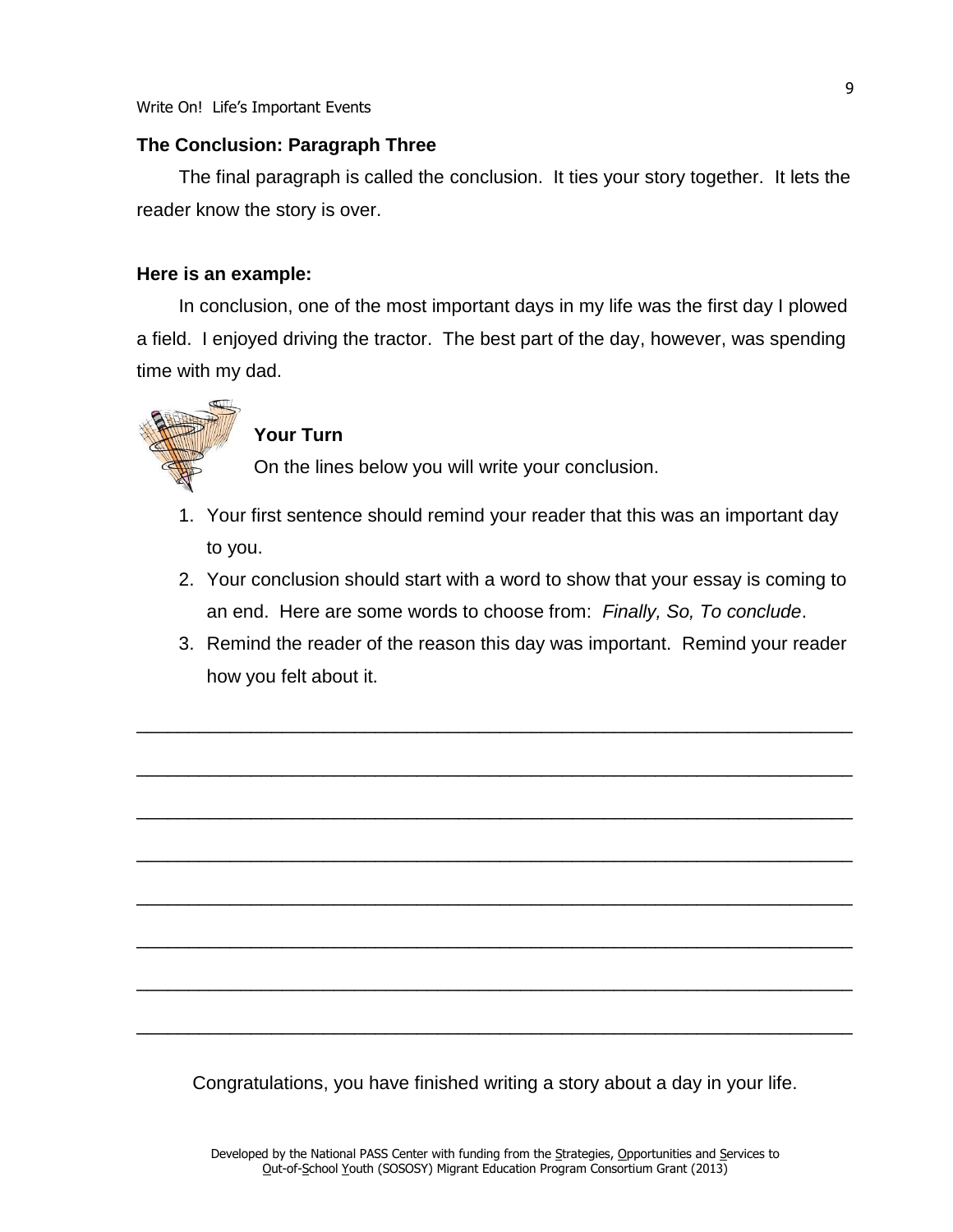### **Finishing Up**

What you have written is called a *rough draft.* It is a great start. It may have mistakes in it. Some sentences may not sound good to you. Now is the time you can make it better.

Go back and read each sentence. This is your chance to correct mistakes. Did you spell the words correctly? Did you use capital letters and punctuation? Did you remember to use paragraphs and indent. If you need help in this area,



#### **Check it Out!**

*What's the Point* in the **Reading on the Move** lesson series can also help you with writing your story.

Find it on the Internet at

**www.migrant.net/migrant/publications/index.htm**

more help can be found in the *Reading on the Move* lessons that can be found on the Internet at www.migrant.net. Use the checklist at the end of this lesson to help you correct your work.

Is your essay as good as you can make it? If you can, type it on a computer and print it out. If you do not have a computer, use your best handwriting and copy it over on a piece of paper or in the space provided here.

\_\_\_\_\_\_\_\_\_\_\_\_\_\_\_\_\_\_\_\_\_\_\_\_\_\_\_\_\_\_\_\_\_\_\_\_\_\_\_\_\_\_\_\_\_\_\_\_\_\_\_\_\_\_\_\_\_\_\_\_\_\_\_\_\_\_\_\_\_

\_\_\_\_\_\_\_\_\_\_\_\_\_\_\_\_\_\_\_\_\_\_\_\_\_\_\_\_\_\_\_\_\_\_\_\_\_\_\_\_\_\_\_\_\_\_\_\_\_\_\_\_\_\_\_\_\_\_\_\_\_\_\_\_\_\_\_\_\_

\_\_\_\_\_\_\_\_\_\_\_\_\_\_\_\_\_\_\_\_\_\_\_\_\_\_\_\_\_\_\_\_\_\_\_\_\_\_\_\_\_\_\_\_\_\_\_\_\_\_\_\_\_\_\_\_\_\_\_\_\_\_\_\_\_\_\_\_\_

\_\_\_\_\_\_\_\_\_\_\_\_\_\_\_\_\_\_\_\_\_\_\_\_\_\_\_\_\_\_\_\_\_\_\_\_\_\_\_\_\_\_\_\_\_\_\_\_\_\_\_\_\_\_\_\_\_\_\_\_\_\_\_\_\_\_\_\_\_

\_\_\_\_\_\_\_\_\_\_\_\_\_\_\_\_\_\_\_\_\_\_\_\_\_\_\_\_\_\_\_\_\_\_\_\_\_\_\_\_\_\_\_\_\_\_\_\_\_\_\_\_\_\_\_\_\_\_\_\_\_\_\_\_\_\_\_\_\_

\_\_\_\_\_\_\_\_\_\_\_\_\_\_\_\_\_\_\_\_\_\_\_\_\_\_\_\_\_\_\_\_\_\_\_\_\_\_\_\_\_\_\_\_\_\_\_\_\_\_\_\_\_\_\_\_\_\_\_\_\_\_\_\_\_\_\_\_\_

\_\_\_\_\_\_\_\_\_\_\_\_\_\_\_\_\_\_\_\_\_\_\_\_\_\_\_\_\_\_\_\_\_\_\_\_\_\_\_\_\_\_\_\_\_\_\_\_\_\_\_\_\_\_\_\_\_\_\_\_\_\_\_\_\_\_\_\_\_

\_\_\_\_\_\_\_\_\_\_\_\_\_\_\_\_\_\_\_\_\_\_\_\_\_\_\_\_\_\_\_\_\_\_\_\_\_\_\_\_\_\_\_\_\_\_\_\_\_\_\_\_\_\_\_\_\_\_\_\_\_\_\_\_\_\_\_\_\_

\_\_\_\_\_\_\_\_\_\_\_\_\_\_\_\_\_\_\_\_\_\_\_\_\_\_\_\_\_\_\_\_\_\_\_\_\_\_\_\_\_\_\_\_\_\_\_\_\_\_\_\_\_\_\_\_\_\_\_\_\_\_\_\_\_\_\_\_\_

\_\_\_\_\_\_\_\_\_\_\_\_\_\_\_\_\_\_\_\_\_\_\_\_\_\_\_\_\_\_\_\_\_\_\_\_\_\_\_\_\_\_\_\_\_\_\_\_\_\_\_\_\_\_\_\_\_\_\_\_\_\_\_\_\_\_\_\_\_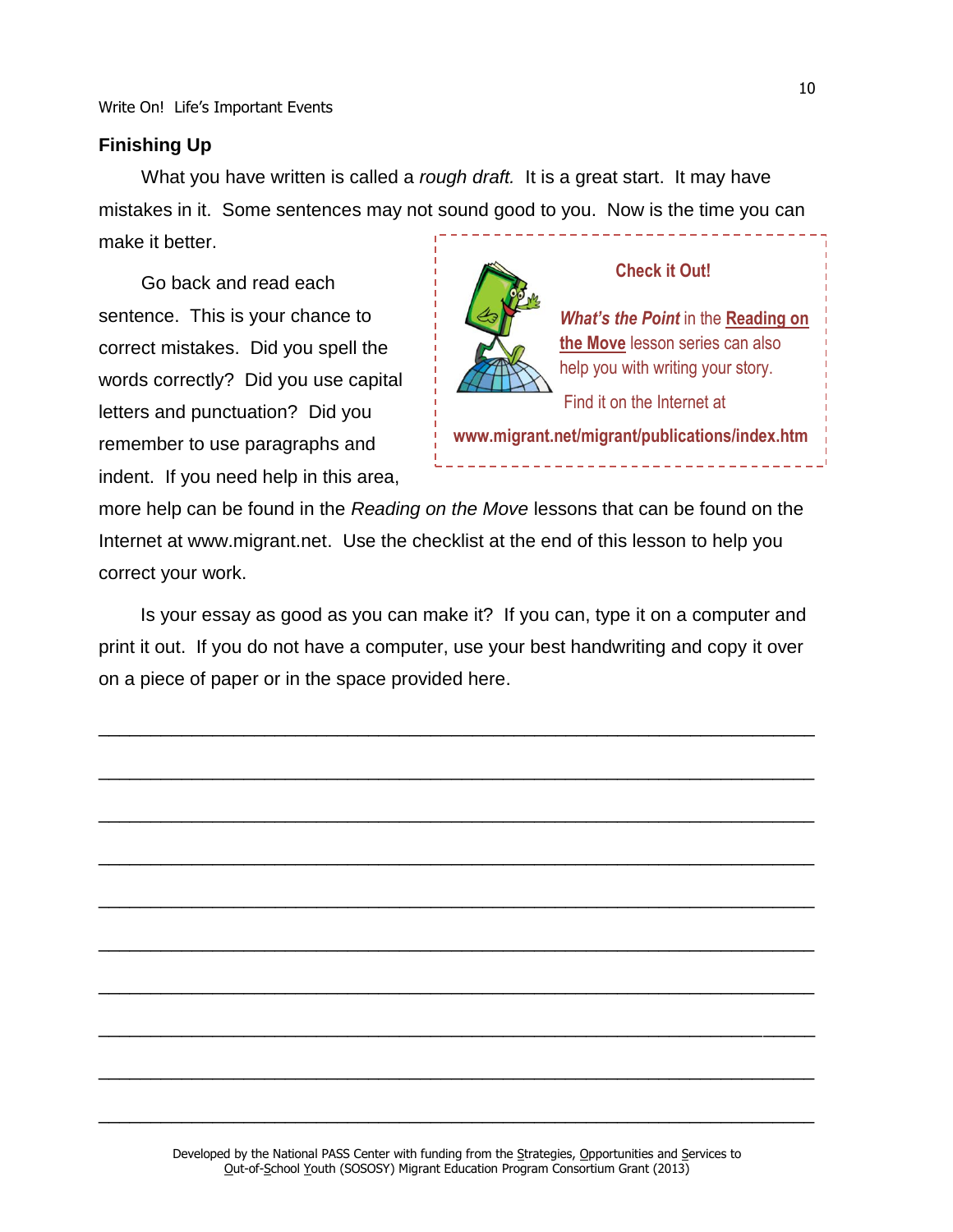|  |  | Ξ.                       |
|--|--|--------------------------|
|  |  |                          |
|  |  |                          |
|  |  |                          |
|  |  |                          |
|  |  |                          |
|  |  |                          |
|  |  |                          |
|  |  |                          |
|  |  |                          |
|  |  |                          |
|  |  |                          |
|  |  |                          |
|  |  |                          |
|  |  |                          |
|  |  |                          |
|  |  |                          |
|  |  |                          |
|  |  |                          |
|  |  |                          |
|  |  |                          |
|  |  |                          |
|  |  |                          |
|  |  | $\overline{\phantom{0}}$ |
|  |  |                          |
|  |  |                          |
|  |  |                          |
|  |  |                          |
|  |  |                          |
|  |  |                          |
|  |  |                          |
|  |  |                          |
|  |  |                          |
|  |  |                          |
|  |  |                          |
|  |  |                          |
|  |  |                          |
|  |  |                          |
|  |  |                          |
|  |  |                          |
|  |  |                          |
|  |  |                          |
|  |  |                          |
|  |  |                          |
|  |  |                          |
|  |  |                          |
|  |  |                          |
|  |  |                          |
|  |  |                          |
|  |  |                          |
|  |  |                          |
|  |  |                          |
|  |  |                          |
|  |  |                          |
|  |  |                          |
|  |  |                          |
|  |  |                          |
|  |  |                          |
|  |  |                          |
|  |  |                          |
|  |  |                          |
|  |  |                          |
|  |  |                          |
|  |  |                          |
|  |  |                          |
|  |  |                          |
|  |  |                          |
|  |  |                          |
|  |  |                          |
|  |  |                          |
|  |  |                          |
|  |  |                          |
|  |  |                          |
|  |  |                          |
|  |  |                          |
|  |  |                          |
|  |  |                          |
|  |  |                          |
|  |  |                          |
|  |  |                          |
|  |  |                          |
|  |  |                          |
|  |  |                          |
|  |  |                          |
|  |  |                          |
|  |  |                          |
|  |  |                          |
|  |  |                          |

Developed by the National PASS Center with funding from the Strategies, Opportunities and Services to Out-of-School Youth (SOSOSY) Migrant Education Program Consortium Grant (2013)